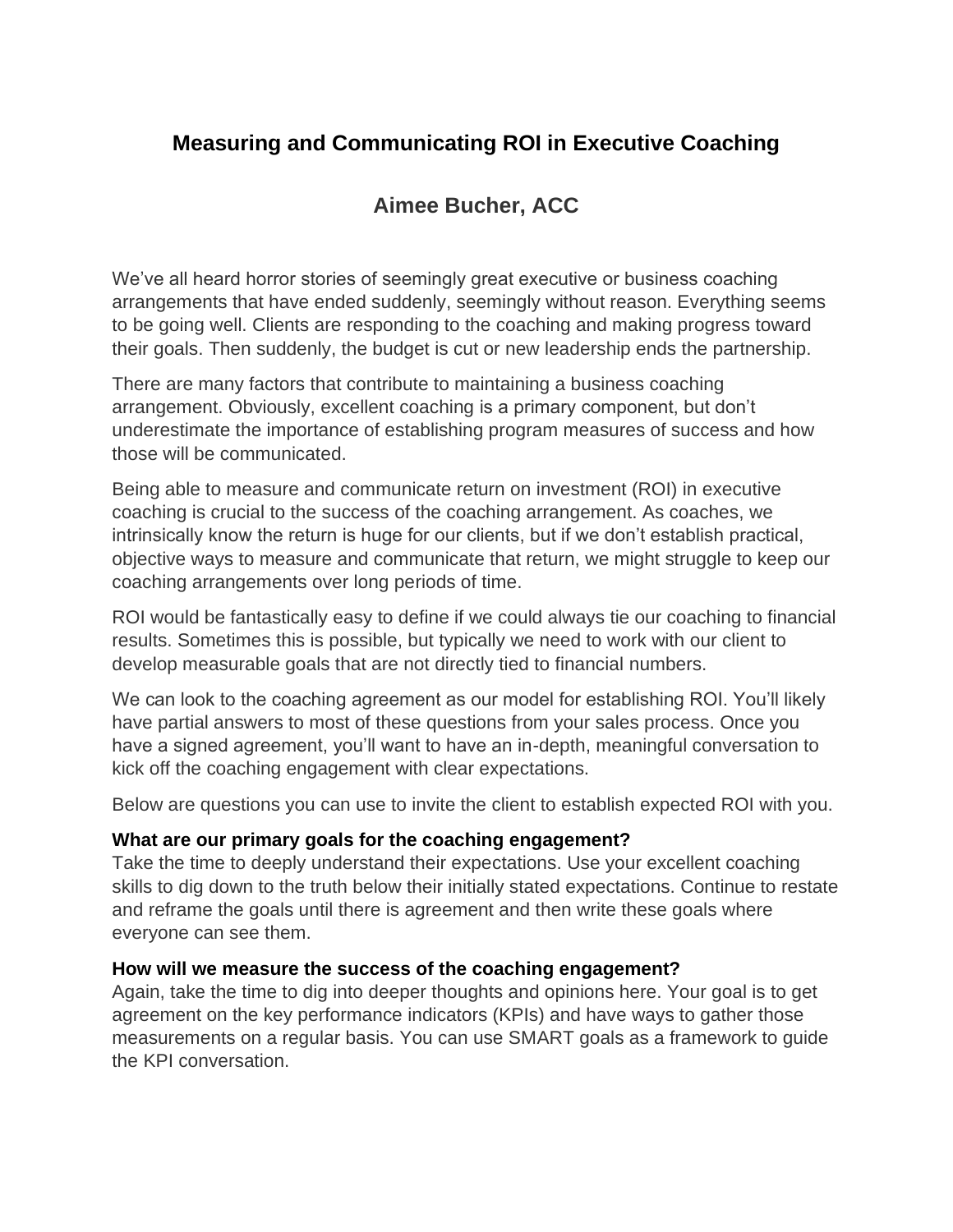- **Specific** This can be each individual goal as stated above, but you may need to break the goals down into smaller chunks to get appropriate measurements.
- **Measurable** Determine exactly what the measurement(s) will be, how they will be conducted, and who will do the measuring.
- **Achievable** You'll want to address this in the initial goal exploration conversation. Goals that are not achievable should not make it this far in the process.
- **Relevant** Since you're already using stated goals, the relevancy has been established.
- **Time-bound**  How frequently are measurements happening? What's the date by which this specific goal is to be achieved?

## **Why are these goals important?**

At this point, you've already gathered a lot of the purpose behind the goals. Approach this question with a recap of the goals, the measurements, and the "whys" that you already know. Then ask questions to gain a more complete understanding.

Allow the room to fully explore and take ownership of the reasons behind the coaching agreement. This is your opportunity to get full buy-in from everyone. Read the room for anyone who is not completely on board and ask questions to draw out and address their hesitations.

## **What is your preferred method and frequency of communication?**

Establishing a regular rhythm of communication is crucial. You can create amazing goals and expectations up front and have full buy-in from every decision-maker, but if you aren't communicating the success of the program on a regular basis, they will forget.

You've established the measurements. Reporting those measurements regularly will continually remind the decision-makers of the investment they've made and what they're getting for that investment. Use your regular communication to reinforce the "why," as well as the "what" and "how" of the coaching process.

You already have your own ways and preferred frequency of communication. Present this to the client, explain how you typically communicate, what they can expect in those communications, and what responses you expect from them. Let them buy in to your process or work with them to create an alternate communication process that works for everyone.

Every time you communicate, you have an opportunity to provide value to your client. When appropriate, use your regular communication to present a bigger vision of what can be accomplished after the current set of goals are achieved.

We know coaching is an amazing and wonderful journey for our clients. We create opportunities for everyone involved to be successful when we clearly establish expected ROI, the measurement process and regularly communicate these with our clients.